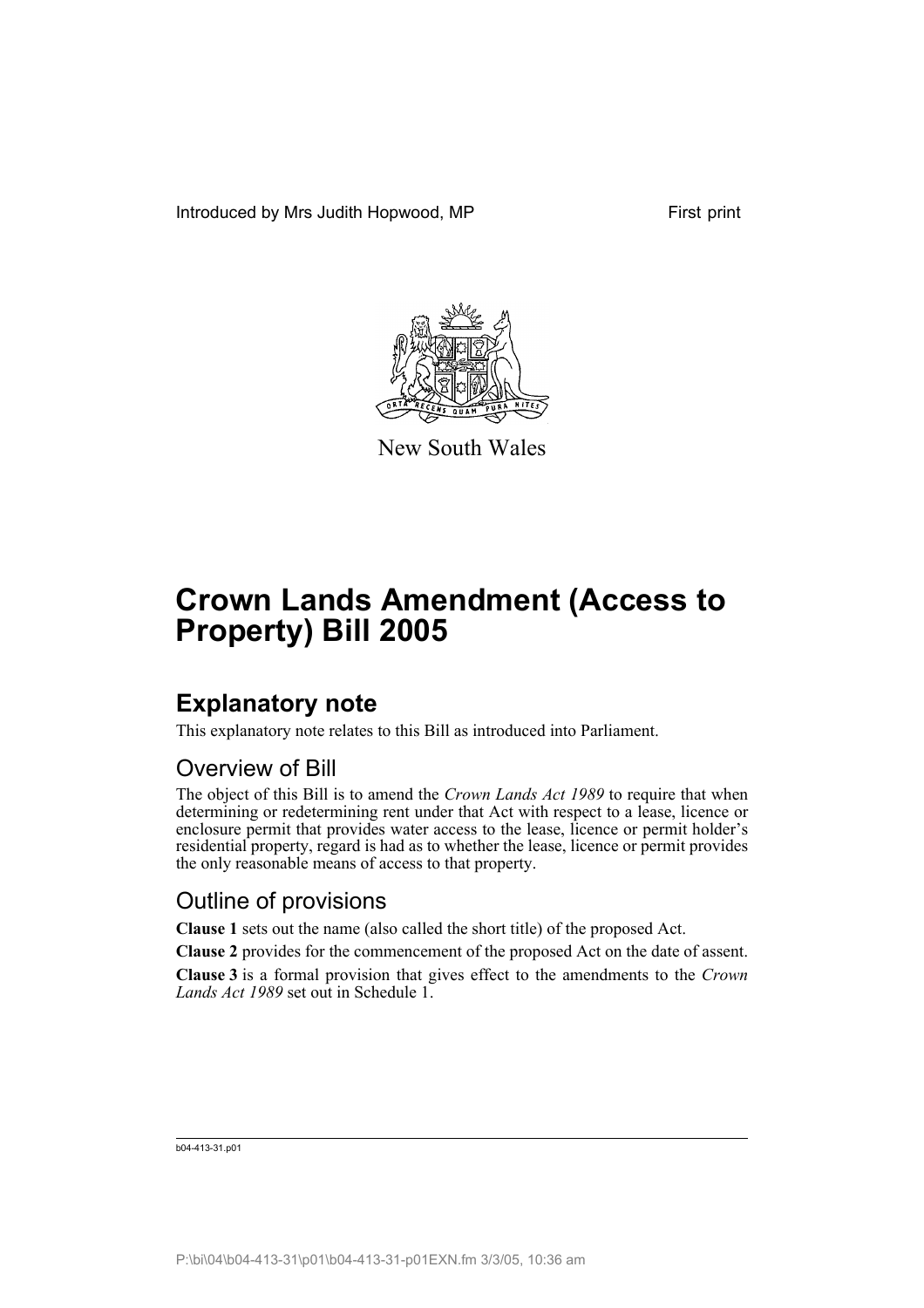Explanatory note

### **Schedule 1 Amendments**

**Schedule 1 [1]** inserts proposed section 35A in the *Crown Lands Act 1989* to give effect to the object set out in the Overview above. **Schedule 1 [2] and [3**] provide for transitional matters.

Explanatory note page 2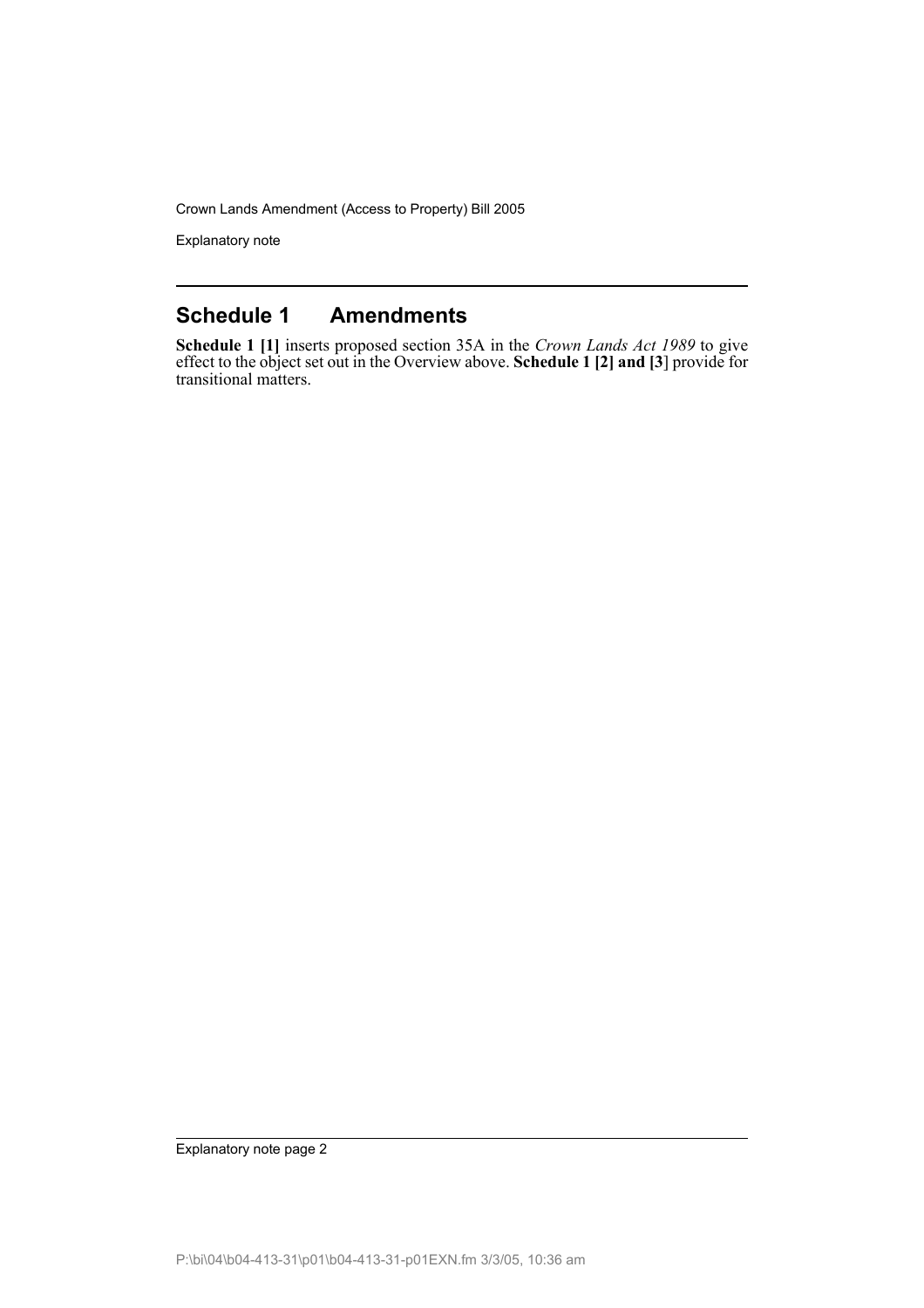Introduced by Mrs Judith Hopwood, MP First print



New South Wales

# **Crown Lands Amendment (Access to Property) Bill 2005**

## **Contents**

|   |                                        | Paqe |
|---|----------------------------------------|------|
| 1 | Name of Act                            |      |
| 2 | Commencement                           | 2    |
| 3 | Amendment of Crown Lands Act 1989 No 6 | 2    |
|   | Schedule 1 Amendments                  |      |

b04-413-31.p01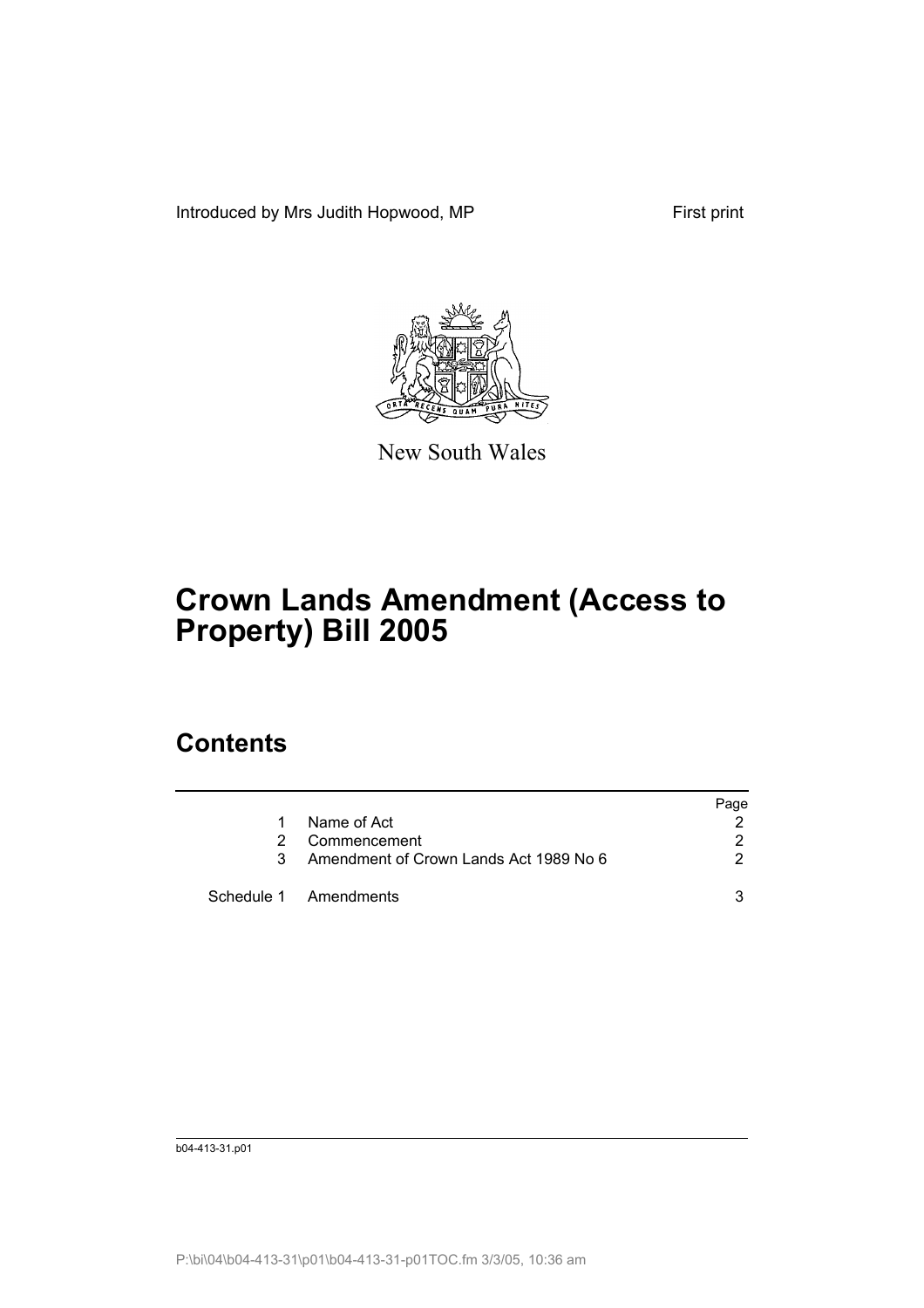**Contents** 

Page

Contents page 2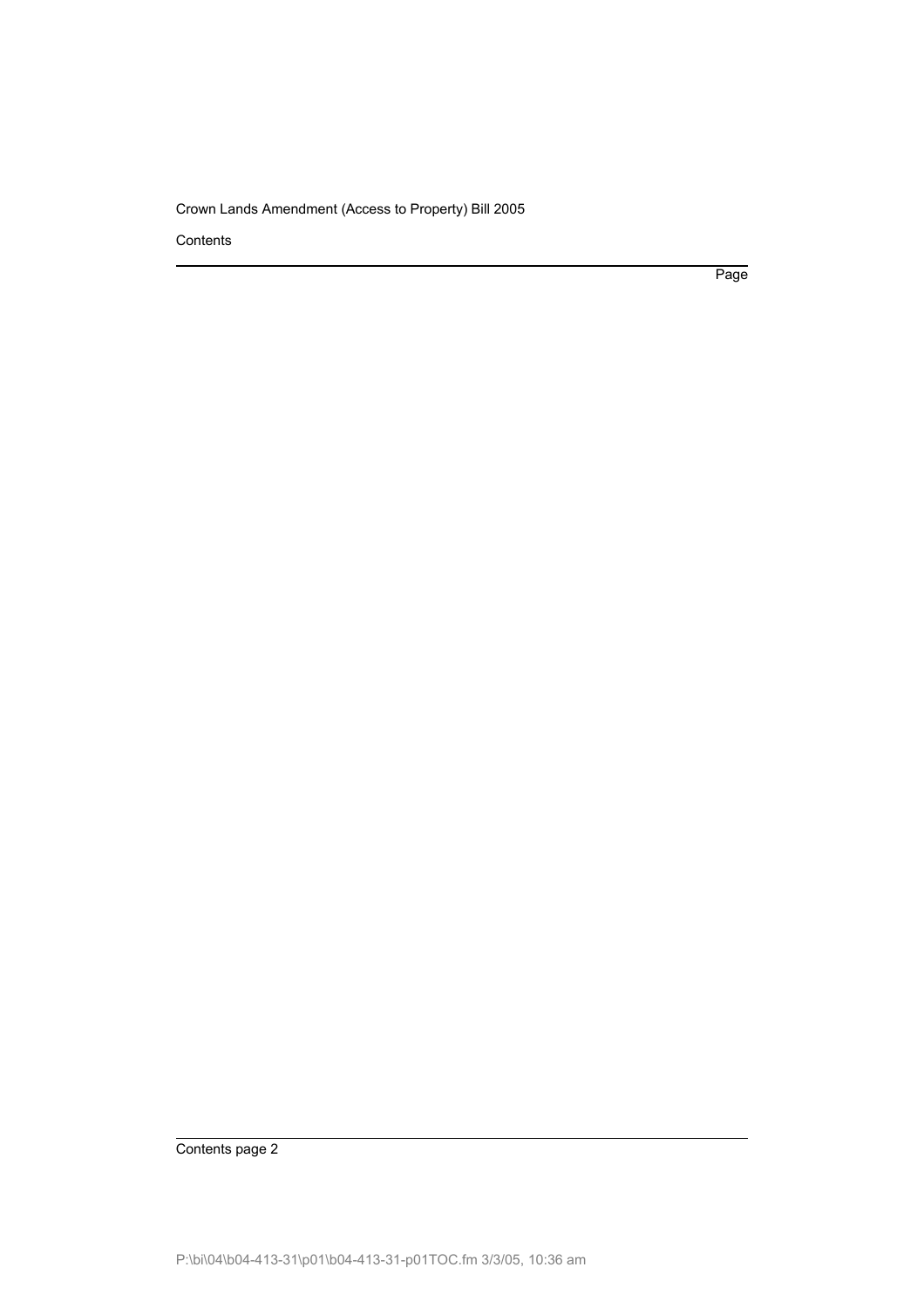

New South Wales

# **Crown Lands Amendment (Access to Property) Bill 2005**

No , 2005

#### **A Bill for**

An Act to amend the *Crown Lands Act 1989* in relation to the determination or redetermination of rent with respect to leases, licences or permits that provide water access to certain residential properties.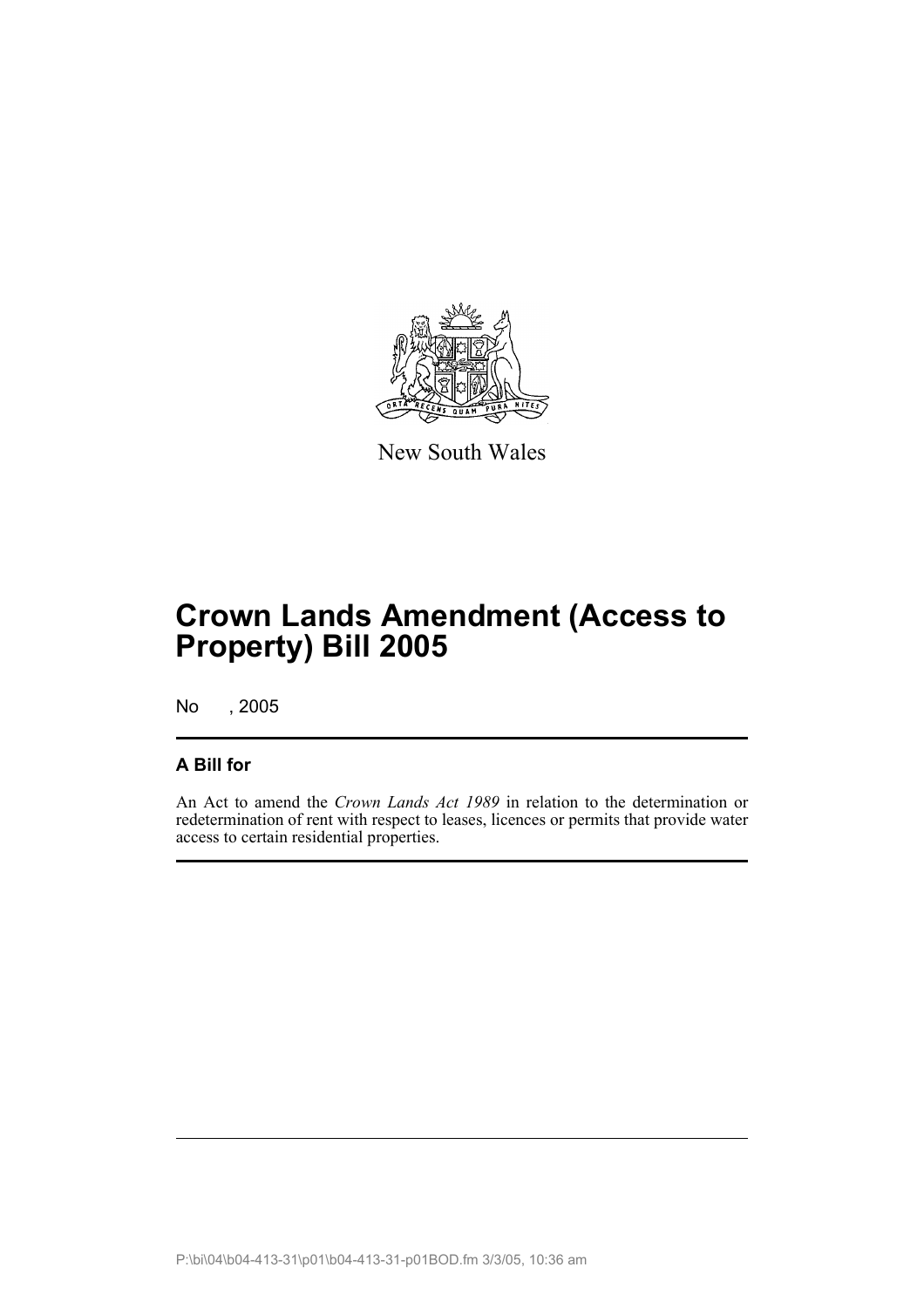<span id="page-5-2"></span><span id="page-5-1"></span><span id="page-5-0"></span>

|              | The Legislature of New South Wales enacts:                              |                |
|--------------|-------------------------------------------------------------------------|----------------|
| 1            | Name of Act                                                             | $\overline{2}$ |
|              | This Act is the Crown Lands Amendment (Access to Property)<br>Act 2005. | 3<br>4         |
| $\mathbf{2}$ | Commencement                                                            | 5              |
|              | This Act commences on the date of assent.                               | 6              |
| 3            | <b>Amendment of Crown Lands Act 1989 No 6</b>                           | 7              |
|              | The Crown Lands Act 1989 is amended as set out in Schedule 1.           | 8              |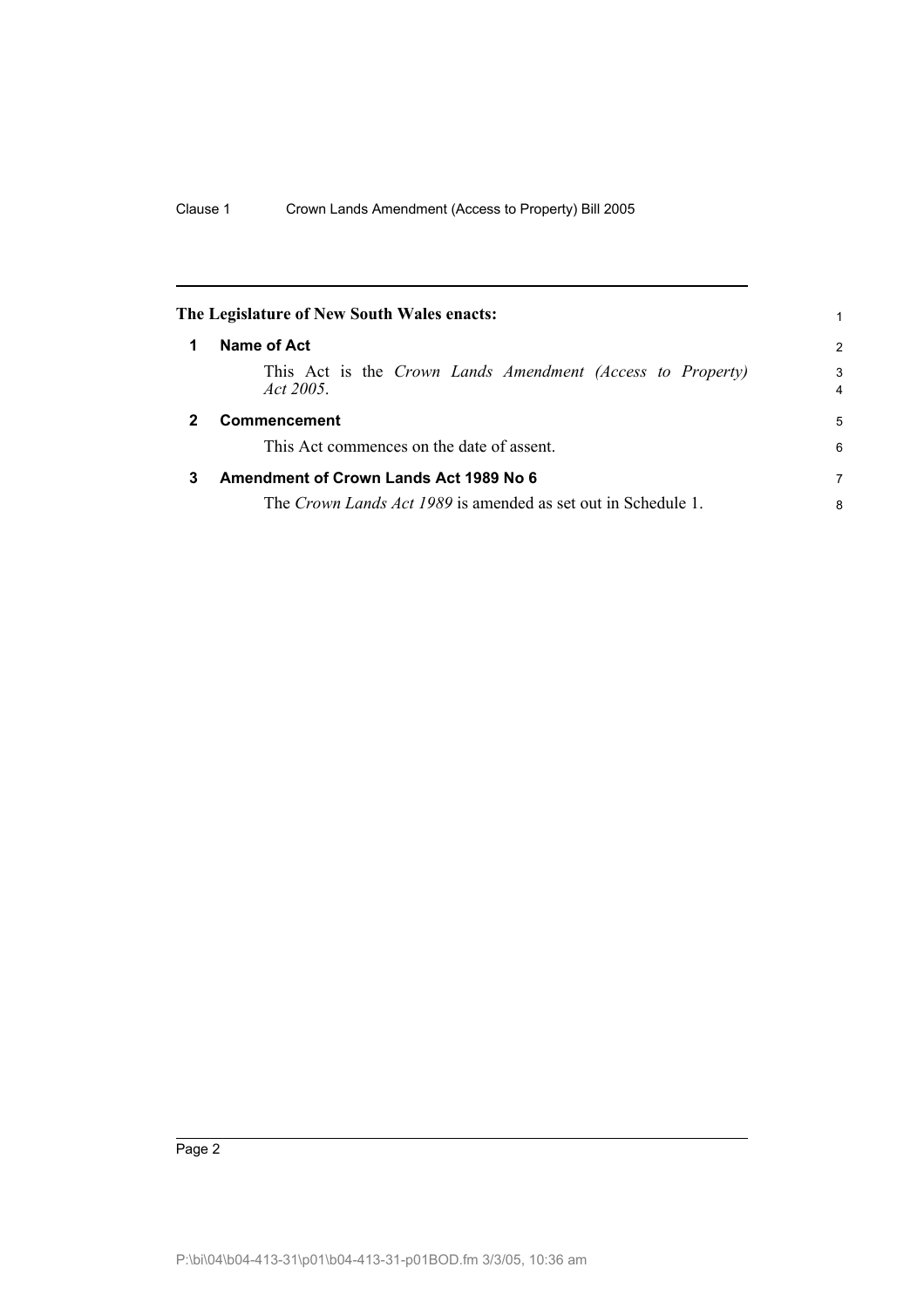Amendments Schedule 1

1

## <span id="page-6-0"></span>**Schedule 1 Amendments**

|       |                                       |                                                                                          | (Section 3)                                                                                                                                                                                                                                                                                                                                                     | 2                                          |
|-------|---------------------------------------|------------------------------------------------------------------------------------------|-----------------------------------------------------------------------------------------------------------------------------------------------------------------------------------------------------------------------------------------------------------------------------------------------------------------------------------------------------------------|--------------------------------------------|
| [1]   |                                       | <b>Section 35A</b>                                                                       |                                                                                                                                                                                                                                                                                                                                                                 | 3                                          |
|       |                                       |                                                                                          | Insert after section 35:                                                                                                                                                                                                                                                                                                                                        | 4                                          |
|       | 35A                                   | Determination or redetermination of rent-lease, licence or permit<br>giving water access |                                                                                                                                                                                                                                                                                                                                                                 | 5<br>6                                     |
|       |                                       | (1)                                                                                      | In making a determination or redetermination of rent under this<br>Act with respect to a lease, licence or enclosure permit that<br>provides water access to the lease, licence or permit holder's<br>residential property, regard is to be had as to whether the lease,<br>licence or permit provides the only reasonable means of access to<br>that property. | $\overline{7}$<br>8<br>9<br>10<br>11<br>12 |
|       |                                       | (2)                                                                                      | In this section:<br><i>enclosure permit</i> has the same meaning as in Division 6.<br><i>rent</i> , in relation to a licence, includes a royalty, fee or other<br>amount determined in respect of the licence.                                                                                                                                                  | 13<br>14<br>15<br>16                       |
| $[2]$ |                                       |                                                                                          | Schedule 8 Savings, transitional and other provisions                                                                                                                                                                                                                                                                                                           | 17                                         |
|       | Insert at the end of clause $25(1)$ : |                                                                                          | 18                                                                                                                                                                                                                                                                                                                                                              |                                            |
|       |                                       |                                                                                          | Crown Lands Amendment (Access to Property) Act 2005                                                                                                                                                                                                                                                                                                             | 19                                         |